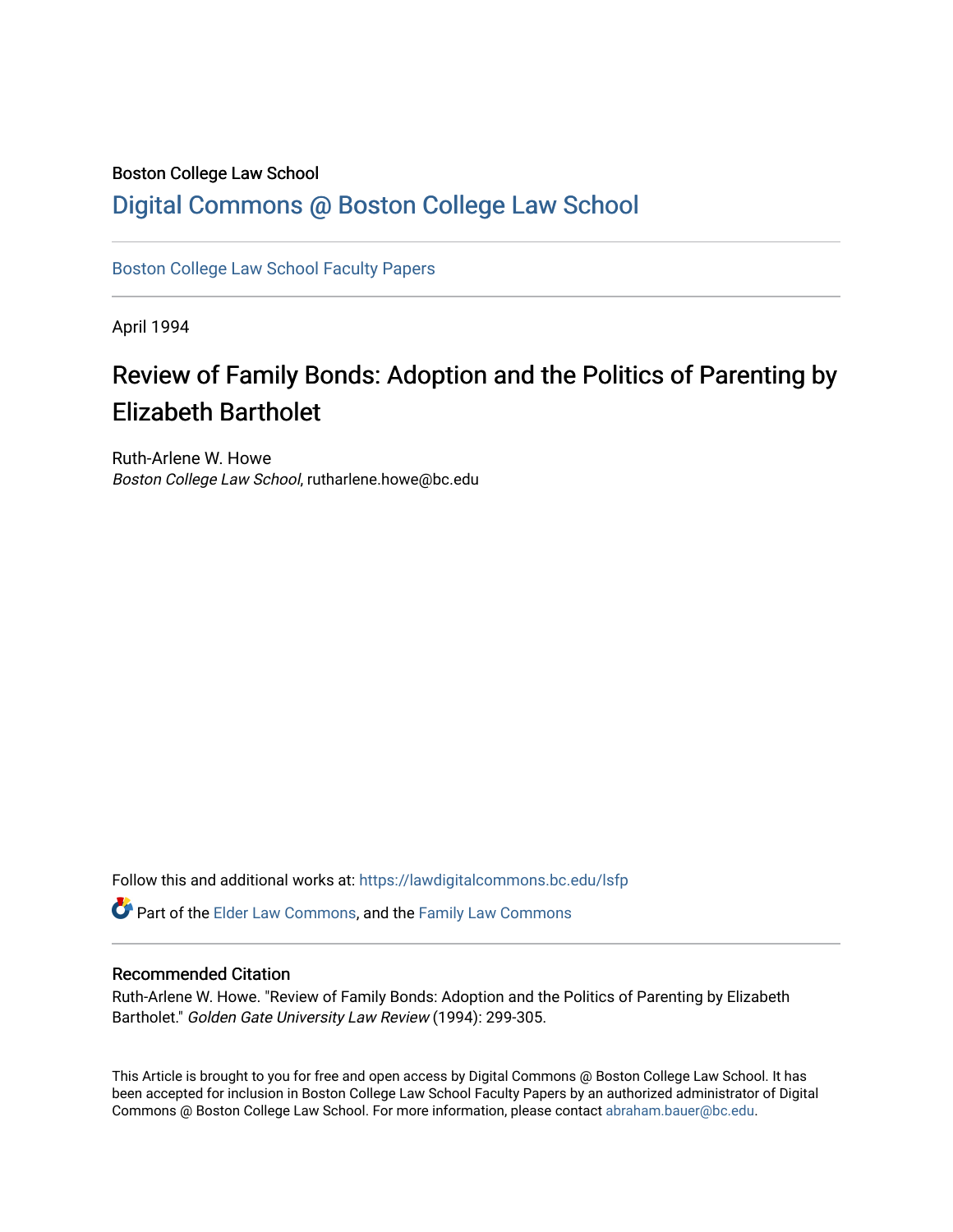## A REVIEW OF *FAMILY BONDS: ADOPTION AND THE POLITICS OF PARENTING* BY ELIZABETH BARTHOLET

Ruth-Arlene W. Howe\*

Family law practitioners and scholars, especially those involved with or responsible for servicing the rapidly increasing numbers of children entering the foster care system, should take the time to read this serious book by Harvard Law Professor Elizabeth Bartholet. *Family Bonds* is an unusual interweaving of autobiographical storytelling with a carefully researched, powerfully crafted indictment of American societal views about parenting, adoption laws and practices.

In her Introduction, Professor Bartholet gives the reader an outline sketch of her own very poignant journey  $-$  after nine years of valiant, but unsuccessful attempts to overcome infertility and to bear a second child  $-$  into and through the "adoption" world" that involved two trips to Peru in 1985 and 1988 to adopt two infant sons. Various details of her personal drama are more fully told in the ten chapters that comprise the book.

Why has she written *Family Bonds?* In Bartholet's words:

The adoption experience changed me profoundly. It changed my life and my thinking about life. It

<sup>\*</sup> Asociate Professor, Boston College Law School. J.D., Boston College Law School, 1974; S.M., Simmons College School of Social Work, 1957; A.B., Wellesley College, 1955. Former Chair, Adoption Committee, Family Law Section, American Bar Association; Reporter for Uniform Putative and Unknown Fathers Act Drafting Committee, National Conference of Commissioners on Uniform State Laws.

This Article is reprinted with permission from 11 Massachusetts Family Law Journal 3 (September 1993) published by Butterworth Legal Publishers, 8 Industrial Way, Building C, Salem, New Hampshire 03079.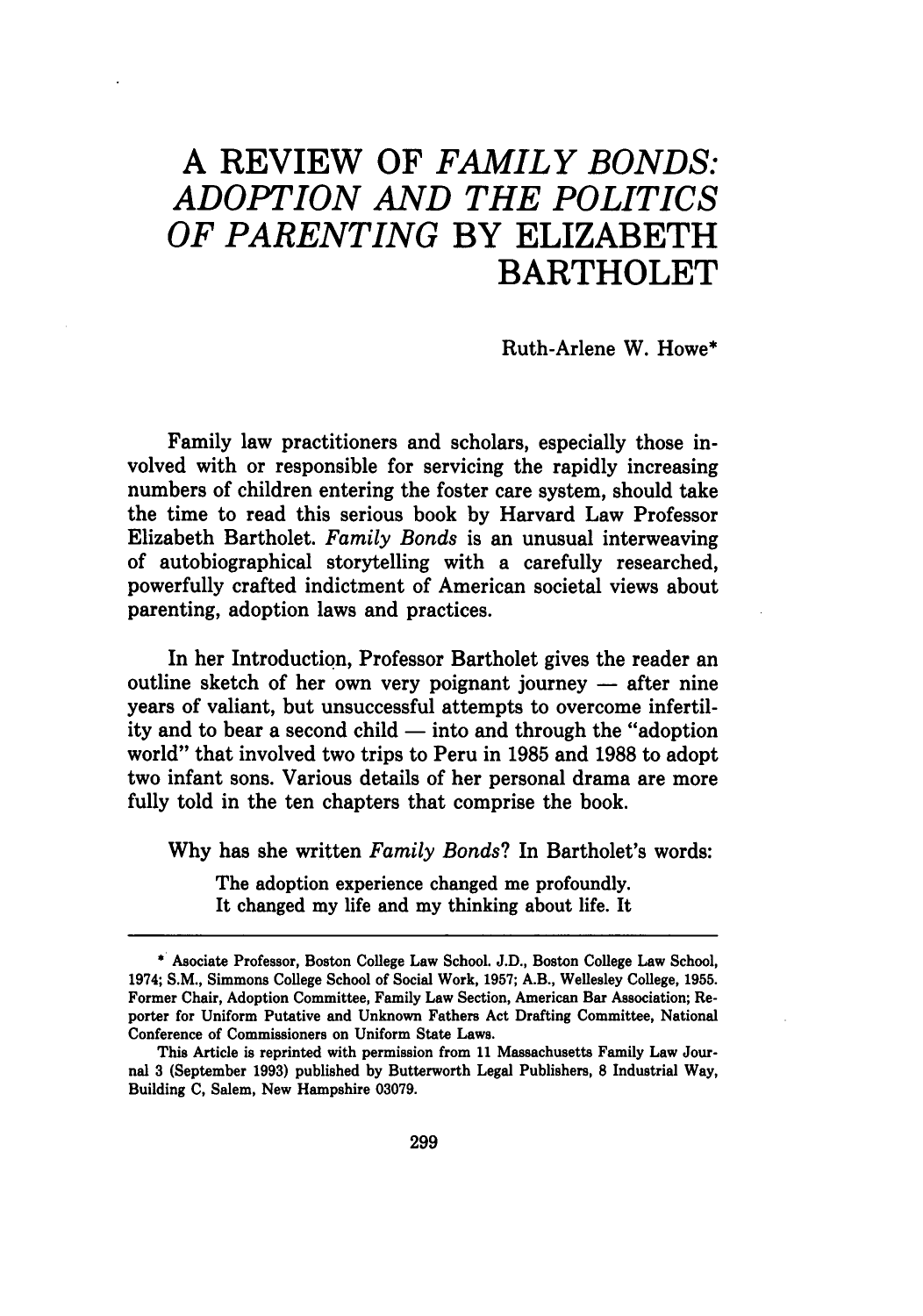#### 300 GOLDEN GATE UNIVERSITY LAW REVIEW [Vol. 24:299

changed my understanding of parenting and my view of the law, even though I had been a parent and a lawyer all my adult life. And it changed the focus of my professional energies, because I found myself intensely interested in what I had lived through during my struggles to become a parent, and deeply troubled by the way society was shaping parenting options and defining family.1

For whom is *Family Bonds* written? Again, in Bartholet's words:

> For people struggling with some of the issues I encountered in my journey from infertility through adoption, ... for those who have suffered the pain of infertility, for those who have been subjected to the indignities and the recurrent despair of unsuccessful infertility treatment, and for those who have endured the absurdities of the adoption system, . . . for single people and others classified by the system as marginal parents, who may wonder if they can or should adopt ... [and] for those who might adopt but for ignorance and fear.<sup>2</sup>

But Bartholet also targets another audience  $-$  "those in a position to make or influence policy." She asserts that "current policies make no sense for people interested in parenting, for children in need of homes, or for a world struggling to take care of the existing population."8

First, Professor Bartholet argues that continued adherence by American society to the entrenched practice of defining personhood and parenthood in terms of procreation is harmful to all. Because of this obsession with blood-linkage, she warns that:

> We push the infertile toward ever more elaborate forms of high-tech treatment. We are also moving rapidly in the direction of a new child production

<sup>1.</sup> ELIZABETH BARTHOLET, FAMILY BONDS: ADOPTION AND THE POLITICS OF PARENTING xiv (1993) [hereinafter FAMILY BONDS).

*<sup>2.</sup> Id.* at xix-xx.

*<sup>3.</sup> Id.* at xx.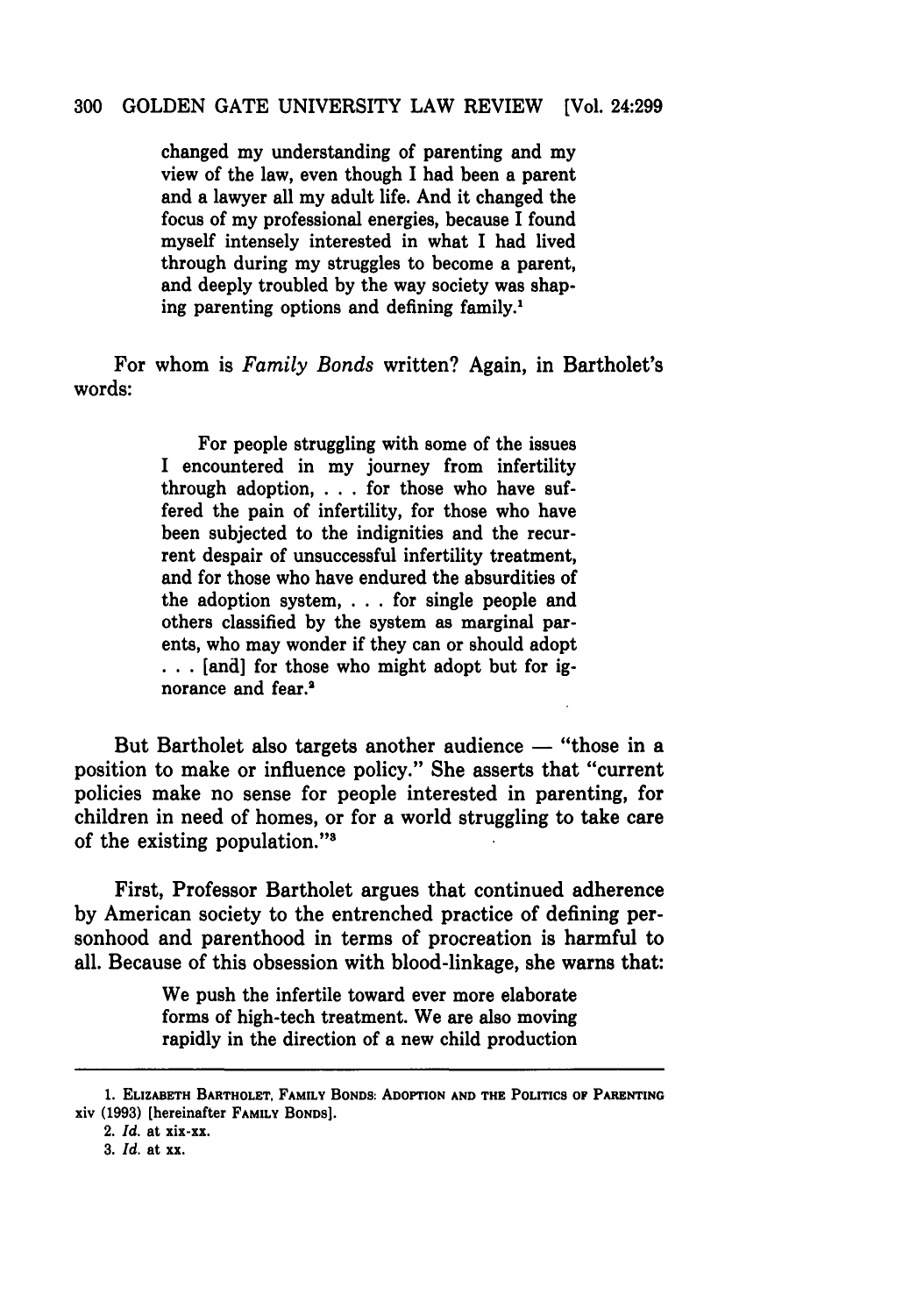market, in which sperm, eggs, embryos, and pregnancy services are for sale so that those who want to parent can produce a child to order.'

Professor Bartholet also cites some sobering statistics about how few women successfully conceive and bear children as a result of the new medical technology *(real* IVF success rates ranged from *6 to* 9 *percent* during the 1986 - 1988 period, only reaching 12 percent in more recent years).<sup>5</sup> Bartholet characterizes herself as "one of the lucky infertility patients," because she did move on to adopt. In contrast:

> Treatment enables only a limited number of the infertile to conceive and bear children, and it helps prevent many from ever considering adoption as a form of parenting. By the time people exhaust their treatment options, many who might once have been interested in adoption do not have the will, the energy, or the resources to get through the many barriers that society puts in the way of becoming an adoptive parent.<sup>6</sup>

Professor Bartholet's second major contention is that in addition to stigmatizing adoption as something less valuable than biologic parenting, the adoption process has become a "regulatory obstacle course" that leaves many children (minority) languishing in foster care while innumerable prospective adopters (white) are deemed unacceptable due to rigid adherence to a race-matching placement policy and/or agency parental screening and ranking of applicants. Instead of the best interests of children being served by adoption laws and practices, Bartholet concludes that traditional race-matching policies today "function effectively to prevent children from getting the kind of protection they need  $-$  a loving, nurturing and permanent home."<sup>7</sup>

In Chapter 6 ("Adoption and Race"), Professor Bartholet is highly critical of the National Association of Black Social Workers (NABSW) for their 1972 proclamation opposing transracial adoption and for the organization's continuing firm stance against placement of black children with white parents under

*<sup>4.</sup>Id.* 

*<sup>5.</sup> Id.* at 208.

<sup>6.</sup> *Id.* at 28.

*<sup>7.</sup> Id.* at 50.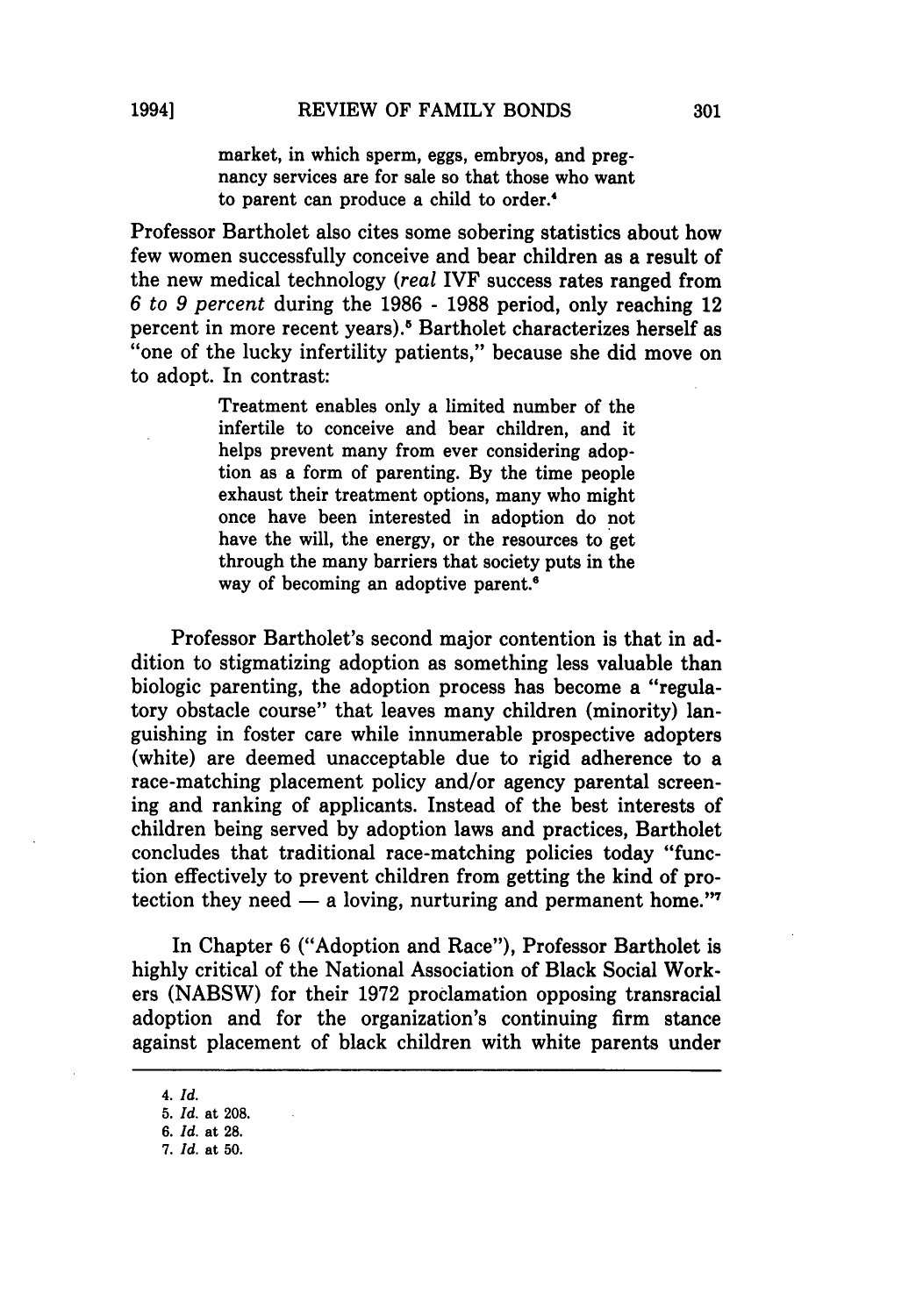#### 302 GOLDEN GATE UNIVERSITY LAW REVIEW [Vol. 24:299

any circumstances. In this chapter, drawn in substantial part from her 1991 law review article, *"Where do Black Children Belong*?,"<sup>8</sup> she makes the case that "racial matching policies are doing serious harm to black children" now in foster care who need permanent homes, and "violate the anti-discrimination norm contained in the nation's various civil rights laws and in the equal protection clause of the Constitution."9

Everyone may not concur with her future directives that: "We should not view racial matching as an issue on which black interests are pitted against white interests, with blacks who are fighting for the rights of 'their children' opposed by whites who want children for their own benefit and by defenders of white privilege."10

I can agree that "[t]he issues at the heart of current racial matching policies are the significance of racial difference and the role of separatism in dealing with this difference. "11 What Professor Bartholet is perhaps unable to understand or fully appreciate, given her privileged status as a white tenured law professor, is that, sadly, more than 125 years after the abolition of slavery in the United States, race continues to matter *greatly.*  One need only consider the harsh realities addressed by African American philosopher Cornel West in his recently published book of essays, *Race Matters*,<sup>12</sup> or by Andrew Hacker in his 1992 book, Two Nations,<sup>13</sup> which documents the continuing struggle of black Americans to overcome the pervasive misconception that they are inferior.

I am sympathetic to the vision for adoption that Professor Bartholet fashions out of her personal experiences. I applaud her clarion call both: (1) to promote adoptive parenting as a positive, legitimate, and valued option through more vigorous outreach and educational recruitment efforts; and (2) to regulate infertility treatment and providers and to require that more sensitive

<sup>8.</sup> Elizabeth Bartholet, *Where Do Black Children Belong? The Politics of Race Matching in Adoption,* 139 U. PA. L. REV. 1163 (1991).

<sup>9.</sup> BARTHOLET, *supra* note 1, at 116.

<sup>10.</sup> *Id.* at 110.

*<sup>11. [</sup>d.* at 110-11.

<sup>12.</sup> CORNEL WEST, RACE MATTERS (1993).

<sup>13.</sup> See ANDREW HACKER. TWO NATIONS: BLACK AND WHITE, SEPARATE, HOSTILE AND UNEQUAL 3-49 (1992).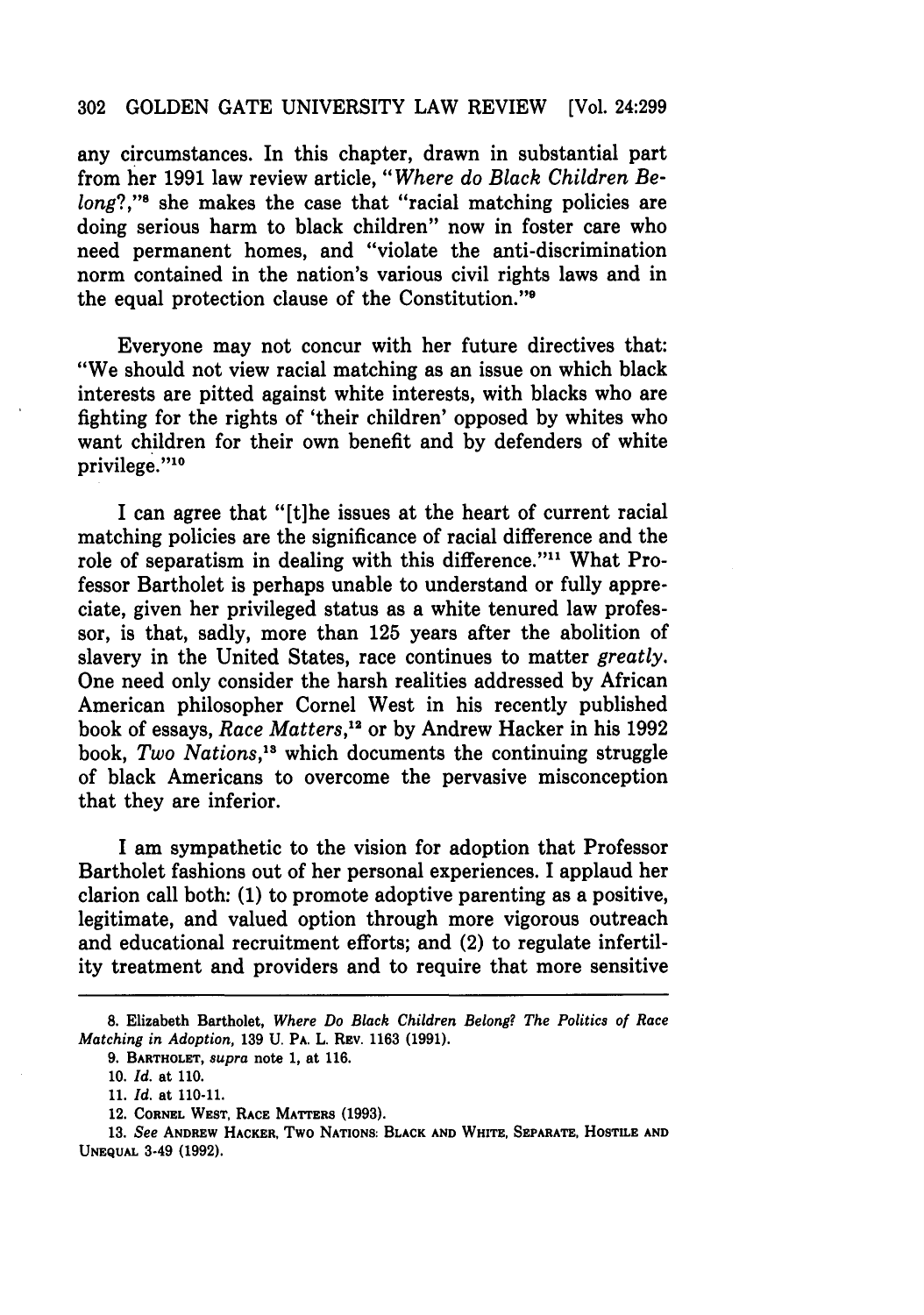counseling assistance be given the infertile in a manner that would liberate them from pursuing such extraordinarily expensive, yet generally unsuccessful methods of procreation.

What I am unable to endorse is her wholesale deregulation of adoption. Agency screening practices may not always have been appropriate. But a legitimate *parens patriae* justification exists for why agencies should evaluate and assess the suitability of applicants to parent, although we have no comparable process for those who procreate naturally. The child being placed for adoption has already undergone some loss or trauma and should not be subjected to "double jeopardy." Just as everyone who can and does naturally bear a child may not possess the requisite capacity to rear that child, so every applicant who proclaims a desire to parent may not have the skills to rear a child sensitively. The appropriate adopter should be a mature adult, primarily invested in nurturing and guiding the development of a child to maturity, rather than a person who seeks to attain some individual sense of emotional fulfillment. I believe that there is a strong societal interest in attempting to place each child in a home that will promote that child's healthy growth and development.

It is commonly recognized that not every adult would want or be able to care for the needs of a physically, mentally or emotionally challenged child. As we near the end of the twentieth century, therefore, I submit that it is irresponsible to deny the harsh reality of the continuing role and tension that race plays in our society. Audrey Edwards and Dr. Craig K. Polite in Chil*dren of the Dream: The Psychology of Black Success (1992)*  state:

> As we head into a new century, the tide of progress is slowly, ominously, rolling back - shifting to the right, to an era of backlash and retrenchment not unlike that which followed the first great movement for civil rights in America, the Civil War. Today's national mood, however, reflects not only the old venom of racism but the odious bile of new resentments that threaten the rights of all. Recent judicial assaults on abortion rights, freedom of religion in the classroom, protection from unwarranted search and seizure by the police, and deliberate discrimination by em-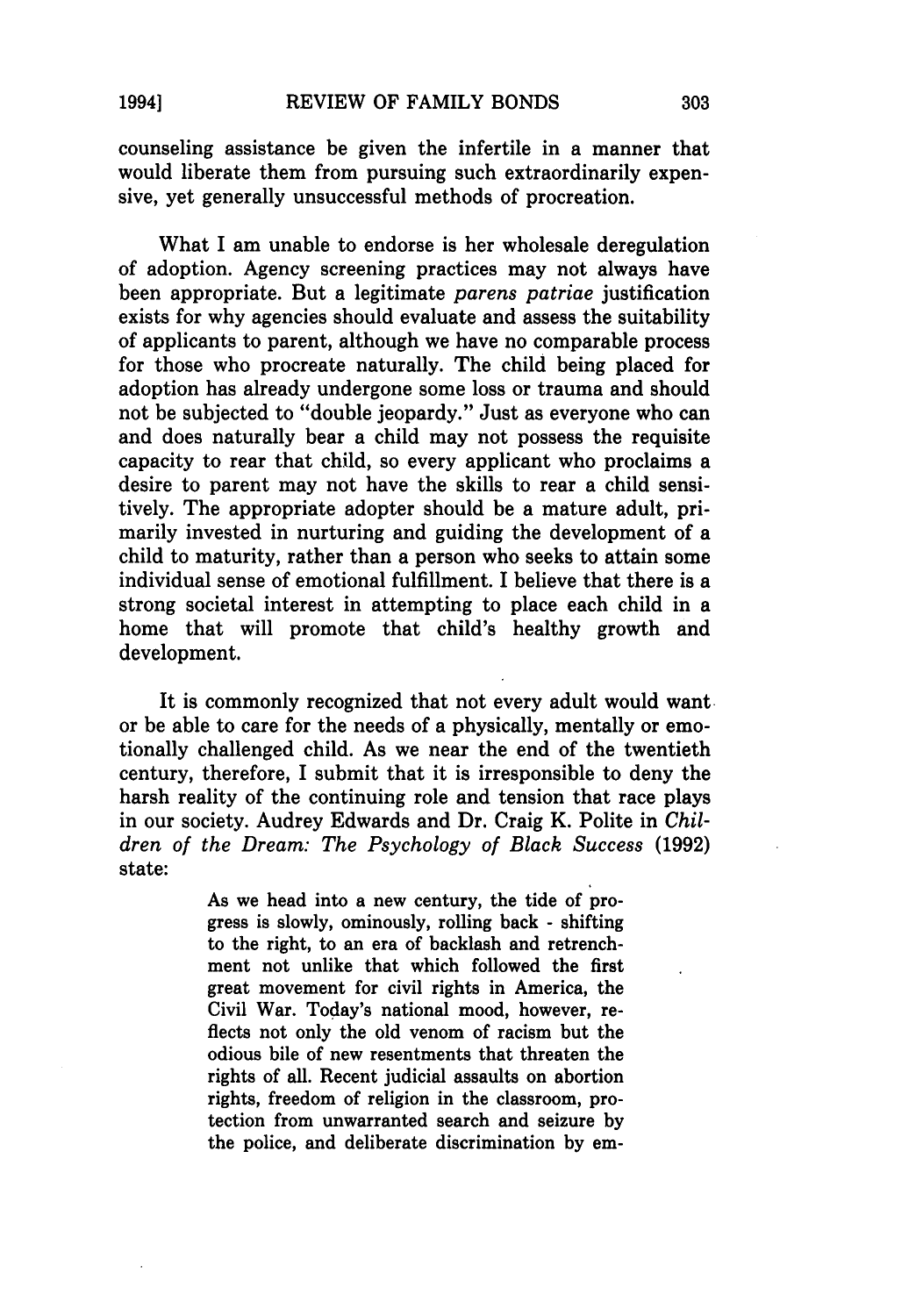### 304 GOLDEN GATE UNIVERSITY LAW REVIEW [Vol. 24:299

ployers are just a few of the danger signs indicating that we may be approaching the critical mass experiences by nations that erupt into racism.<sup>14</sup>

This is not to endorse a wholesale prohibition of transracial adoptive placements, but rather to assert that the race of the child *is* an appropriate factor to be considered when assessing whether a prospective adopter has the awareness and capacity, with sensitivity, to prepare the nonwhite child to handle the challenges that will be encountered because of the child's race. From my own parenting experiences in Boston, of rearing both four biological children (two boys and two girls) and opening our home to a number of foster children, spanning the decades since 1960, I know *just* how abusive our society can be to the developing egos of black youth.

If the "true" interests of the African American children, now entering the foster care system at an alarming rate, are to be well served, there must be two types of assault strategies. When making transracial placements, care must be taken to place these children with adults who feel comfortable and unthreatened by race and who, by the example of their own personal and group associations, can maximize within the child the development of positive self-esteem and acceptance of race. The findings reported by Edwards and Polite in *Children of the Dream* are very instructive.

> Whatever the personal behavioral styles, the one common trait that emerged from all of the interviews presented here is that successful blacks are first and foremost affirmed and empowered by a positive sense of racial identity. They fully understand that as blacks they will encounter obstacles, prejudices, and inequities, but *they never view their race as the liability or cause of the problem.*  They understand it is the perverse reactions of others to the black race which constitute the deficiency. It is this essential recognition that grounds the thinking of achieving blacks, enabling them to successfully operate out of a "positive sense of blackness," a positive sense of who they

<sup>14.</sup> AUDREY EDWARDS & DR. CRAIG K. POLITE, CHILDREN OF THE DREAM: THE PSY-CHOLOGY OF BLACK SUCCESS 274-75 (1992).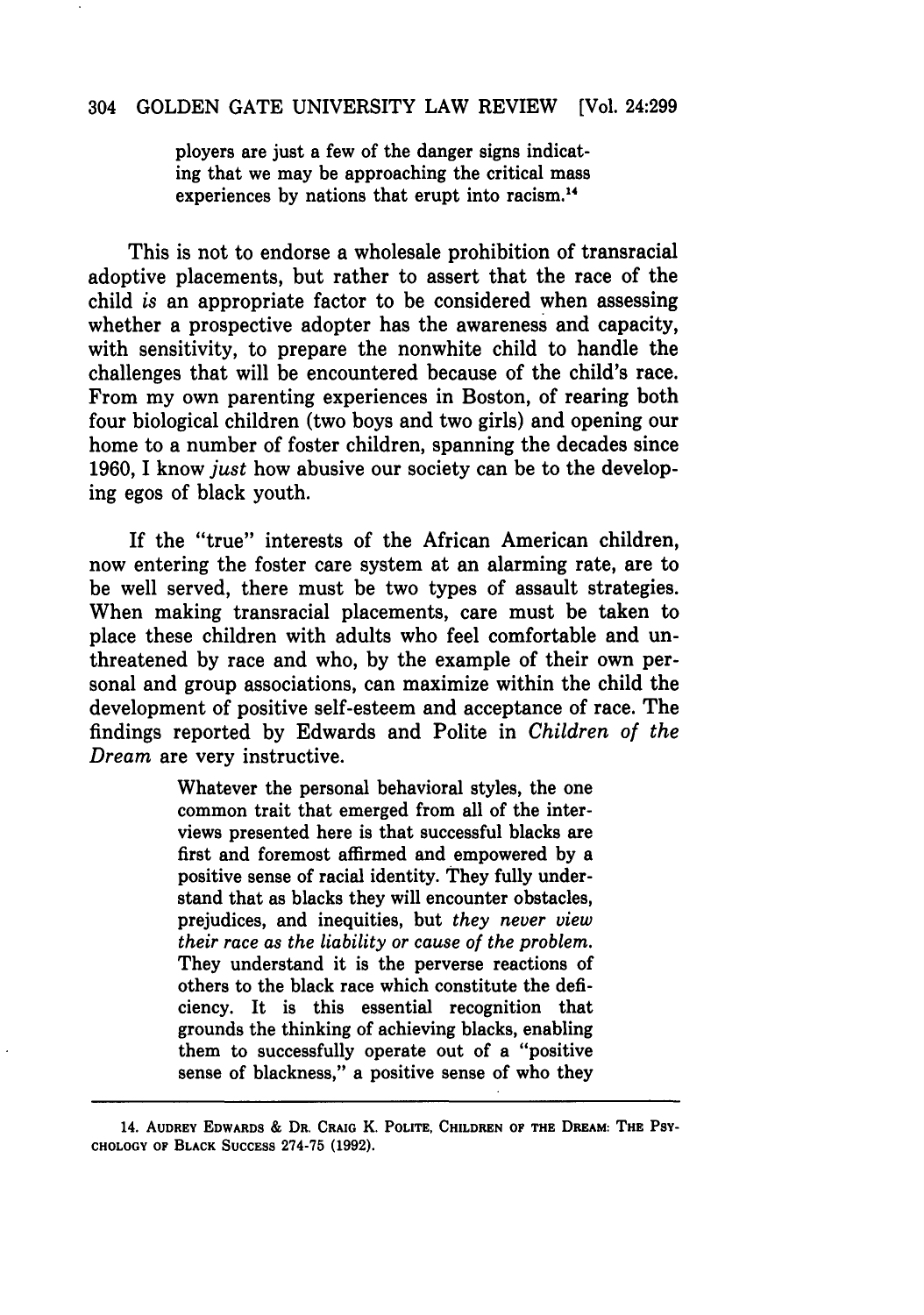are - and to gain a powerful measure of spiritual strength' from the physical and psychological struggles that racism inevitably demands.<sup>15</sup>

The other pressing need is to address the systemic racism that contributes to the disproportionate presence of minority children in our American child welfare and juvenile justice systems. Researchers Katherine Hunt Federle and Meda Chesney-Lind have documented exhaustively how the special issues of gender, race and ethnicity interact to contribute to the disproportionate presence of minorities in these systems.<sup>16</sup> They conclude that "[t]he overutilization of the foster care system itself is the expression of a policy that is intolerant of, and insensitive to, the realities of ethnicity and race."17

In conclusion, although Professor Bartholet's vision for adoption proclaims that adoptive parenting ought to be just as valued and accepted as biological parenting in a society that rethinks the meaning of parenting, families and community, I fear that her proposals for deregulating adoption fail to grapple with the underlying systemic forces and failures that currently result in the harsh reality of too many minority children in foster care who are legally freed for adoption when not enough approved minority adopters can be found. To focus just on facilitating the movement of minority children out of foster care, without seriously questioning why so many of these children are entering the system, may not be enough.

Thus, those who read *Family Bounds* are urged to be mindful of a profound observation of Dr. Luther Halsey Gulick, generally regarded during his lifetime as the dean of American public administration: "Once an indivisible problem is divided, nothing effective can be done about it."<sup>18</sup>

*<sup>15.</sup> ld.* at 6 (emphasis in original).

<sup>16.</sup> Katherine Hunt Federle & Meda Chesney-Lind, *Special Issues in Juvenile Justice: Gender, Race, and Ethnicity, in* JUVENILE JUSTICE AND PUBLIC POLICY 165-95 (Ira M. Schwartz, ed. 1992).

*<sup>17.</sup> ld.* at 189.

<sup>18.</sup> LUTHER H. GULICK, THE METROPOLITAN PROBLEM AND AMERICAN IDEAS 24 (1966).